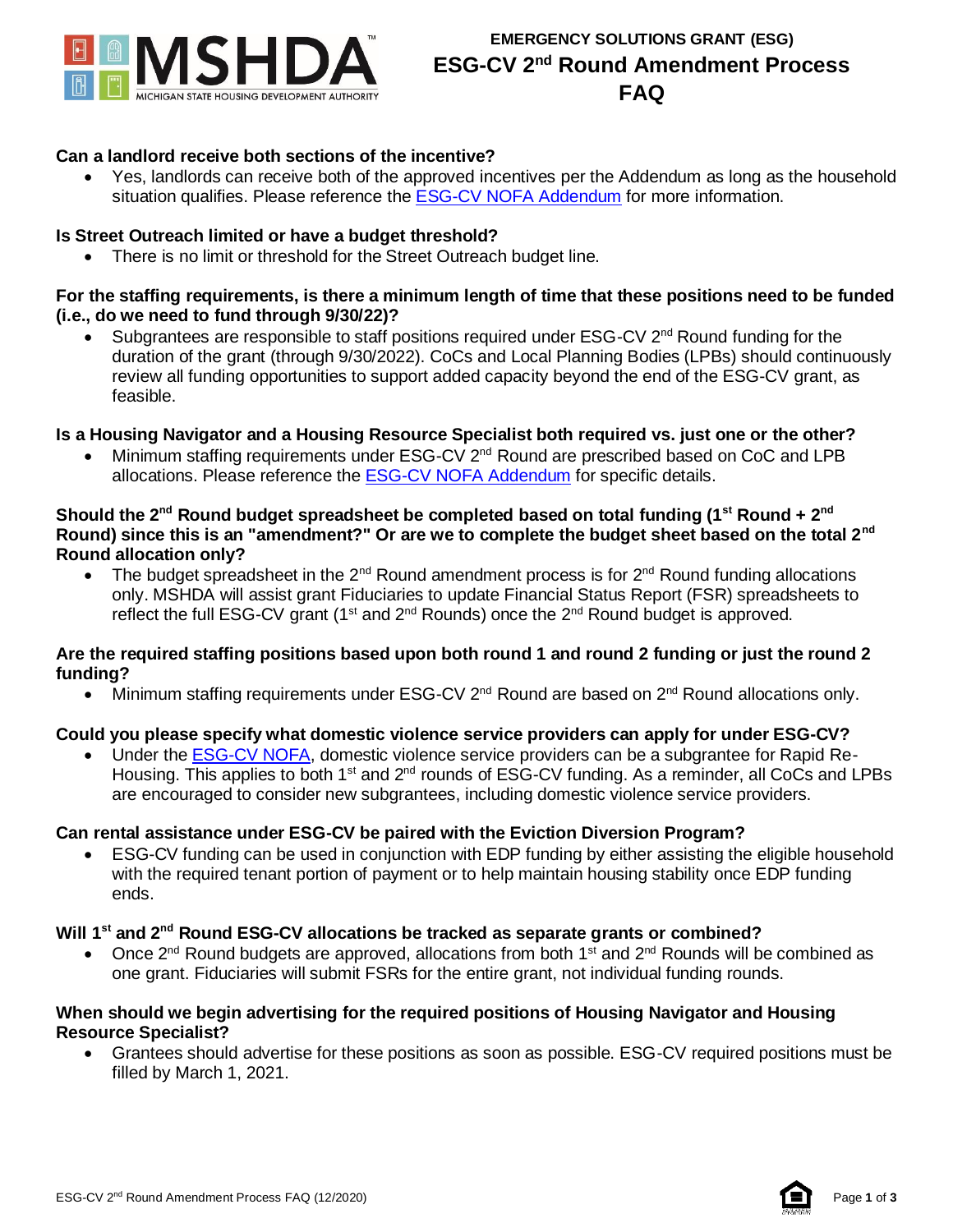### **Can the Housing Navigator and Housing Resource Specialist position be filled by the same person, if each role is only 20 hours per week?**

• Subgrantees can consider fulfilling staffing requirements through one role, if their CoC or LPB allocation fits the parameters outlined in th[e ESG-CV NOFA Addendum.](https://www.michigan.gov/documents/mshda/ESG-CV_Second_Round_NOFA_Addendum_708360_7.pdf) However, subgrantees should be aware that each role has differing responsibilities and skills sets.

### **How should we classify the Housing Navigator position – as Rapid Re-Housing, Homelessness Prevention, or either?**

• Subgrantees can classify the expenses under either Rapid Re-Housing or Homelessness Prevention, depending upon local allocation needs.

# **Who is responsible for hiring the required staffing positions?**

The minimum required staffing can be hired by any subgrantee, including the HARA.

### **If a Housing Navigator and/or Housing Resource Specialist were hired in the 1st Round of ESG-CV funding, are CoCs and LPBs required to fill the positions in this Round as well?**

 $\bullet$  If a CoC or LPB believes they have sufficiently improved their local staffing capacity through the 1<sup>st</sup> Round of ESG-CV funding, they can discuss amending staffing requirements under the 2<sup>nd</sup> Round with their assigned MSHDA Homeless Assistance Specialist. See the [Homeless Assistance Specialist map](https://www.michigan.gov/documents/mshda/Homeless_Assistance_Specialist_Map_694568_7.pdf) for more information.

# **Where can I find information on the allocation amount for my community?**

• Please contact your assigned MSHDA Homeless Assistance Specialist or CoC/LPB Chair for information regarding ESG-CV allocations.

# **What training requirements are needed for a Housing Navigator and/or Housing Resource Specialist?**

• MSHDA is developing materials for training and learning collaboratives for these roles. In the interim, please be sure to review th[e MSHDA ESG website](https://www.michigan.gov/mshda/0,4641,7-141-5515_15273-241719--,00.html) for information on required documentation, policies and procedures, and any recorded webinars.

# **What is the rental assistance cap for Rapid Re-Housing? Is it the same for both ESG and ESG-CV?**

• The rental assistance cap is 9 months for Rapid Re-Housing. This is the same for both ESG and ESG-CV. Homelessness Prevention is also capped at 9 months of rental assistance, which includes up to 6 months of rental arrears paid.

### **Is the Housing Resource Specialist required to enroll clients in the ESG or ESG-CV program specifically or can they provide case management services to all housing resources?**

• Housing Resource Specialist must provide case management services to households eligible for ESG or ESG-CV housing services. The Housing Navigator position can support ESG, ESG-CV, and all other identified housing programs within the Coordinated Entry System.

#### **1 st Round ESG-CV tracked security deposits under Rental Assistance, but 2nd Round is tracking them under Housing Relocation and Stabilization Services (known as Essential Services in the MATT 2.0 grant system). How do we need to track these expenses moving forward so we don't have to complete several line item transfers?**

• Once the 2<sup>nd</sup> Round budget is approved, MSHDA will work directly with each Fiduciary to update the FSR spreadsheet (which tracks the overall CoC/LPB budget) to ensure all funding aligns correctly with HUD and MSHDA ESG budget definitions going forward.

#### **For staff that was hired through the Eviction Diversion Program (EDP), it was suggested that this staff salary could be moved to ESG-CV after EDP ended. Can this staff title be changed to Housing Resource Specialist and not require any subgrantee to hire additional new staff?**

• Subgrantees are encouraged to leverage trained staff from programs that are ending (like EDP) to retain knowledge and experience for ESG and ESG-CV services.